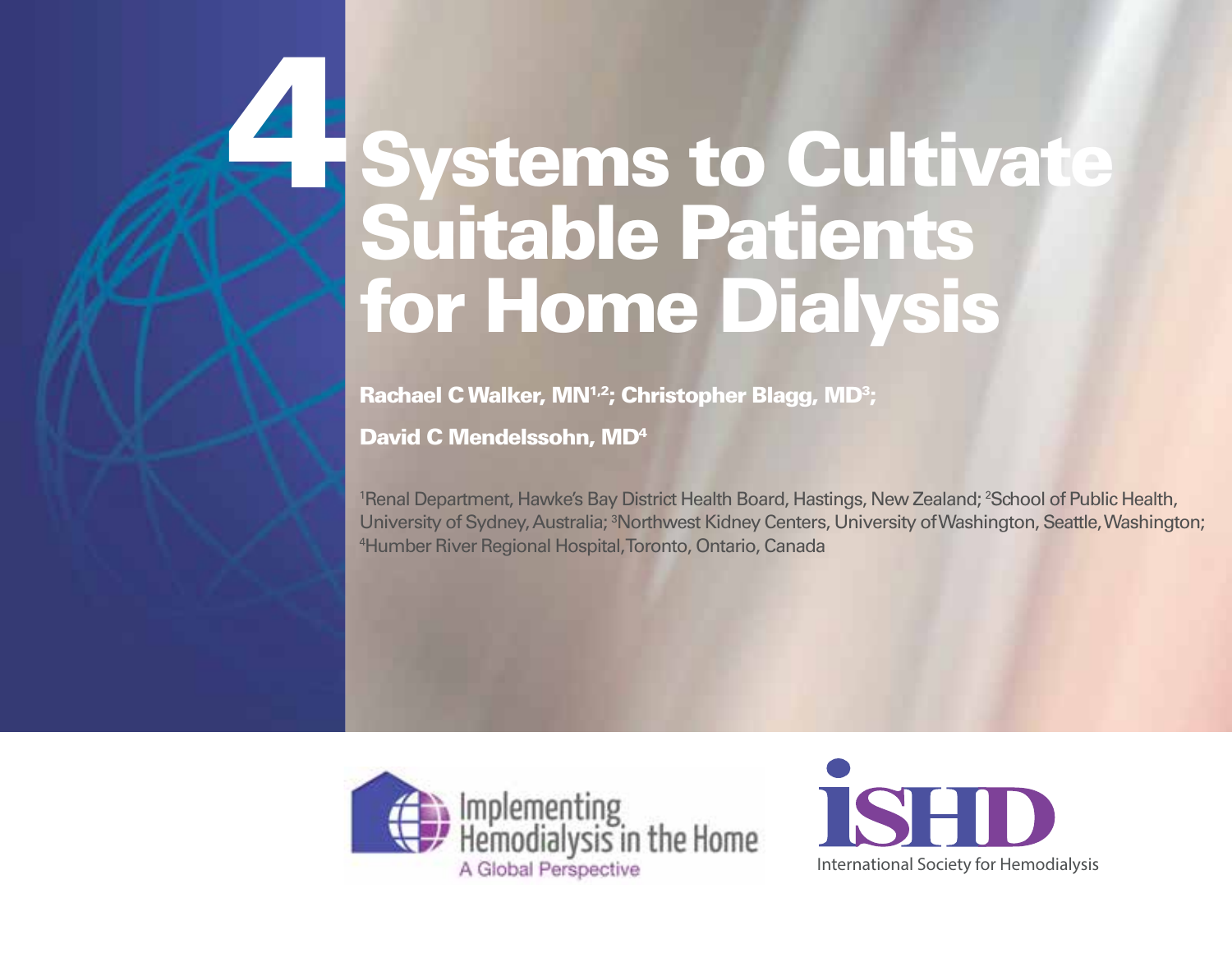# CONTENTS

Abstract **3**

2

- Introduction **3**
- **Referral to a Nephrology Program 4**
- **Preparation for RRT 4**
- **Overcoming Service-Level Barriers to 6 Home Dialysis**
- **7** Additional Approaches to Educate **Patients**
- **Suitability for Home Dialysis 7**
- **Seeking Home Hemodialysis Patients 8** from Overlooked Populations
- **Overcoming Suboptimal Initiation of 8 Dialysis**
- **10 Approaches to Remote Patient Populations**
- **10** Selecting the First Patients for a New **Home HD Program**
- 10 Conclusion
- **11**





System to Cultivate System to Cultivate Suitable System to Cultivate System to Cultivate System to Cultivate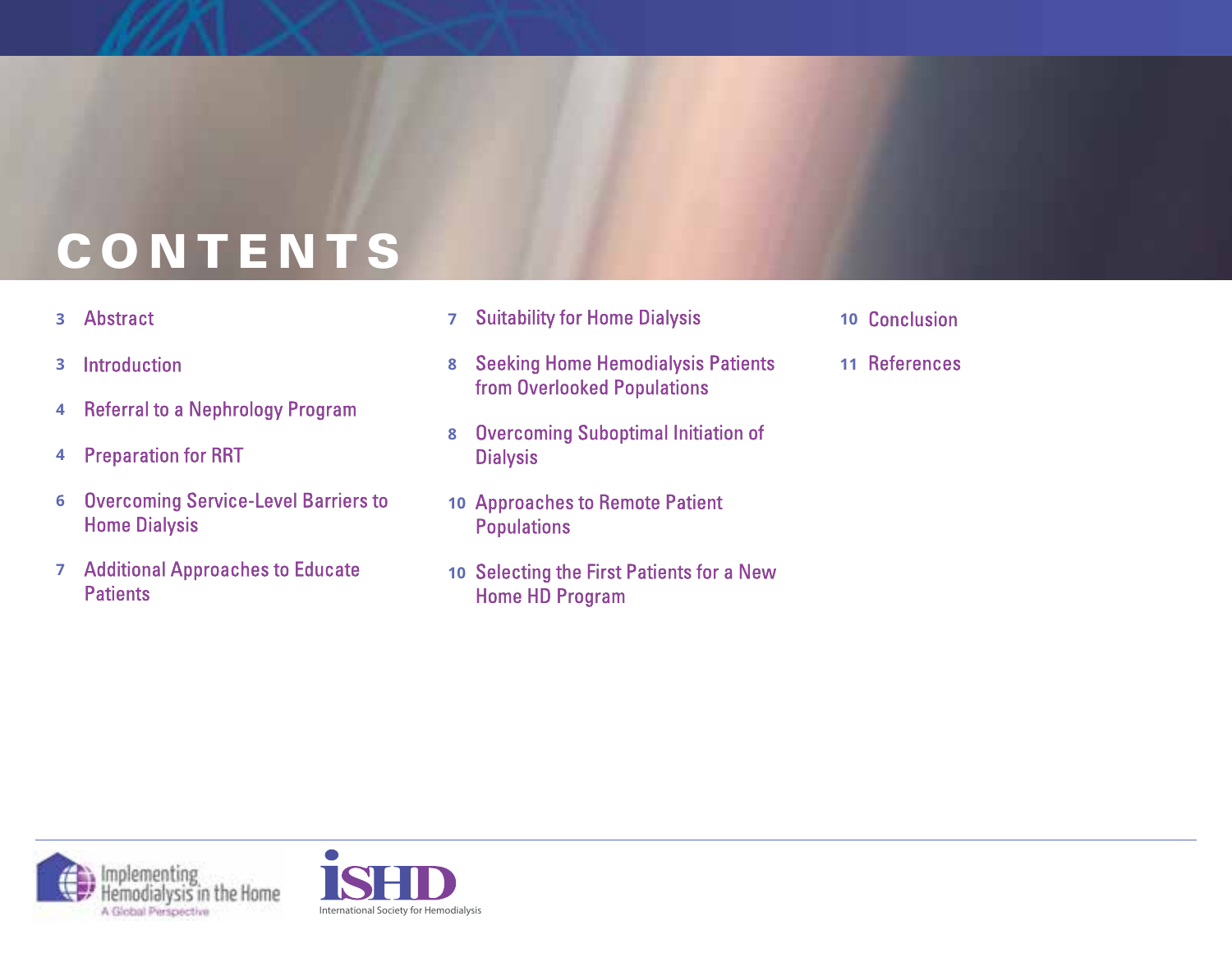# Abstract

The key to developing, initiating, and maintaining a strong home dialysis program is a fundamental commitment by the entire team to identify and cultivate patients who are suitable candidates to perform home dialysis. This process must start as early as possible in the disease trajectory, and must include a passionate and daily focus by physicians, nurses, social workers, and other members of the multidisciplinary team. This effort must be constant and sustained over months, with active promotion of home dialysis for suitable patients at every opportunity. Cultivation of suitable patients must become a defining and overarching mission for the entire program. This website reviews some of the components involved in this worthwhile effort and provides practical tips and links to resources.

## Introduction

There are 2 common pathways that lead a patient with severe chronic kidney disease (CKD) to successful home dialysis, which includes home hemodialysis (HD) or peritoneal dialysis (PD) therapy. By far, the easiest and preferred pathway is to identify suitable candidates months or years before they reach end-stage renal disease (ESRD) and start with a home dialysis modality when initiation of renal replacement therapy (RRT) is required. A second but more difficult pathway is to identify potential candidates who are on other forms of RRT and then switch them to home dialysis.

Optimal initiation of dialysis has been defined as starting dialysis electively as an outpatient and using an arteriovenous fistula (AVF), AV graft (AVG) (unless contraindicated), or PD catheter. In contrast, a suboptimal start is defined as hospitalized patients undergoing acute RRT and/or patients in whom a central venous catheter (CVC) has been placed. A suboptimal start is often associated with patients whose initial treatment uses a modality that is not his or her preferred choice and those who have not had the benefit of predialysis education.

This module primarily addresses issues regarding the first pathway; however, potential solutions to overcome suboptimal starts will also be briefly discussed.



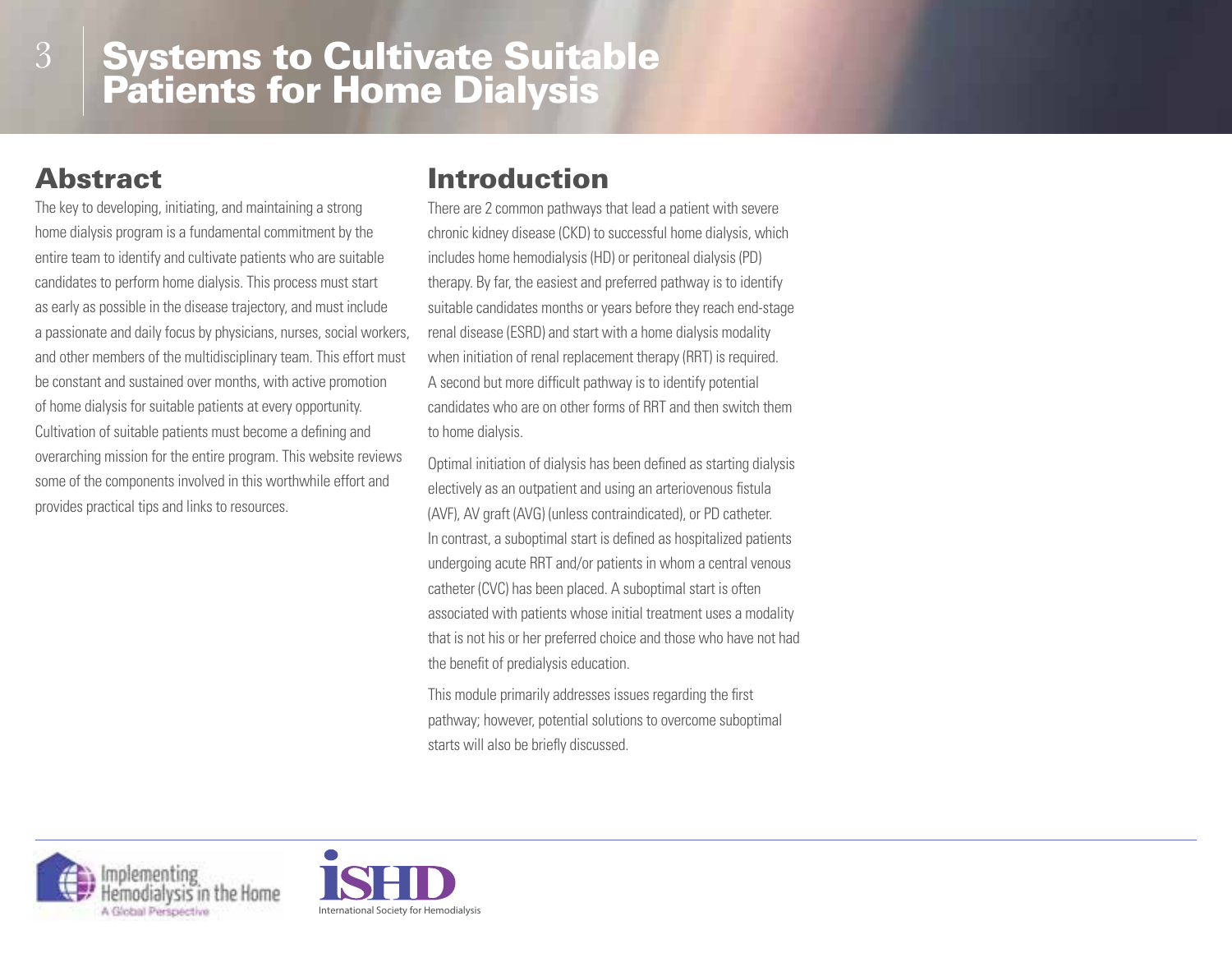## Referral to a Nephrology Program

Screening the general population for CKD is not cost-effective and is not recommended. Instead, screening high-risk patient groups using blood and urine tests is recommended. Serum creatinine has been the standard test to assess kidney function, but an increasing number of countries have introduced estimated glomerular filtration rate (eGFR) reporting as a way of identifying patients at high risk of progressive kidney disease and encouraging earlier referral of those patients to nephrologists. In 2013, Kidney Disease Improving Global Outcomes (KDIGO) guidelines introduced a more nuanced staging CKD system that considers the cause of kidney disease, eGFR, and degree of albuminuria as a way to confer risk in a given patient.<sup>1</sup> Once fully implemented, this modified approach may prevent the unnecessary referral of patients with reduced GFR who are not at risk of progression, particularly elderly patients without microalbuminuria. One chapter of the KDIGO publication provides information on when to refer patients with CKD for specialized services. For full details, please see the full KDIGO guidelines section "**5.1 Referral to Specialist Services**".1

# Preparation for RRT

Despite specific and nonspecific approaches to reverse or slow the rate of progression of CKD, far too many patients with CKD progress toward ESRD. It is a clinical challenge for patients and providers alike to shift focus and accept that preparation for RRT is required. For providers, this means accepting that therapy has failed to prevent progression. For patients and families, this means overcoming denial and other defense mechanisms, and considering information and choices that may be frightening and perhaps months or years away.

There is considerable evidence that offering a formal predialysis program is beneficial to patient outcomes and increases the uptake of home PD or home HD.<sup>2-6</sup> Indeed, international guidelines highlight that a model of multidisciplinary, team-based predialysis care (ie, a team consisting of nephrologists, nurses, dietitians, social workers, etc) is superior to the care provided by a solo nephrologist and is strongly recommended.<sup>1,7</sup>

Ideally, 1 year or longer is required to complete all the tasks required of the care team to educate patients and families, and to achieve timely decisions about modality of choice and optimal vascular access (Figure 1).<sup>8,9</sup>

One modern paradigm involves an eGFR-based approach to steps in the process of preparing patients for ESRD. We support the use of the approach described in the Canadian Society of Nephrology Vascular Access Working Group report, as follows:<sup>10</sup>

#### **Figure 1: Ideal Predialysis Patient Flow**





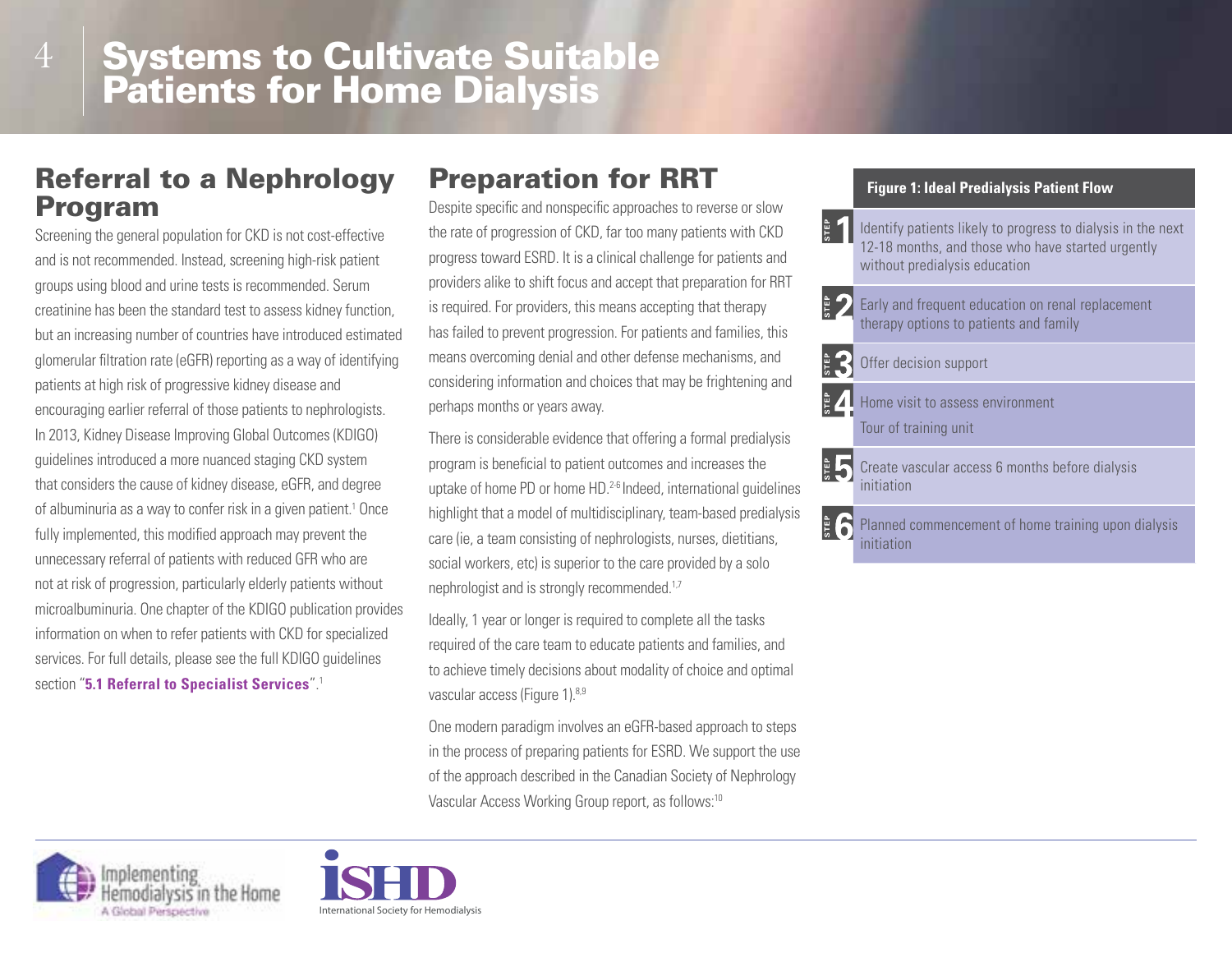- Set specific targets for tasks during management of CKD Stages 3, 4, and 5 according to the rate of decline of eGFR:
	- 1. Based on rate of decline of 2 5 mL/min/year, begin the predialysis modality education program when eGFR reaches approximately 30 mL/min. Patient and physician decisions regarding dialysis modality should be finalized when eGFR reaches 20 mL/min. Patients who choose HD should be referred for consideration/evaluation of AVF and AVG placement when eGFR reaches 15 – 20 mL/min.
	- 2. Patients who experience a rate of decline in eGFR more than 5 mL/min/year should begin the education and modality selection processes earlier, if possible.
	- 3. These task targets may be irrelevant for those patients who are elderly or are stable with non-progressive CKD and are not expected to require HD.

Comprehensive modality education should be provided to all patients, and to interested family members. Education should usually be provided by a nurse clinician/teacher, either individually or to small groups. Ideally, the nurse clinician/teacher will have previous experience with dialysis and a positive attitude toward home-based therapies. It is extremely important to provide all patients with excellent and timely information to allow them to make an informed decision regarding modality. The education program should also include meetings with training staff from both the home HD and PD programs and current patients and their families who are successfully undergoing home dialysis.

Patients who have received the most current, detailed information and are able to make informed decisions are much more likely to choose home dialysis than those patients who are never offered instruction or take part in an education program. There is general acceptance of patient autonomy as a part of the shared decision-making process around modality choice.11, 12 A tenet embodied in the National Institute of Clinical Excellence (NICE) recommendations around dialysis modality choice states that the most appropriate modality is that which aligns to patients' lifestyles and personal circumstances alongside their clinical requirements.13

#### **Predialysis education includes:**

- Education about normal and impaired kidney function
- Education about treatment options available, including advantages of each treatment
	- » Transplant (live and cadaveric kidneys), including preemptive live donor transplant before dialysis is required
	- » Home HD
	- » Peritoneal dialysis
	- » Facility-based dialysis
	- » Conservative care and trial of dialysis

#### **Practice Tip**

A home dialysis program will not thrive without an energetic and proactive predialysis multidisciplinary team. The team needs to champion home dialysis, and be a credible resource and support to patients and clinical staff alike who will then in turn respect and support patients' decisions.



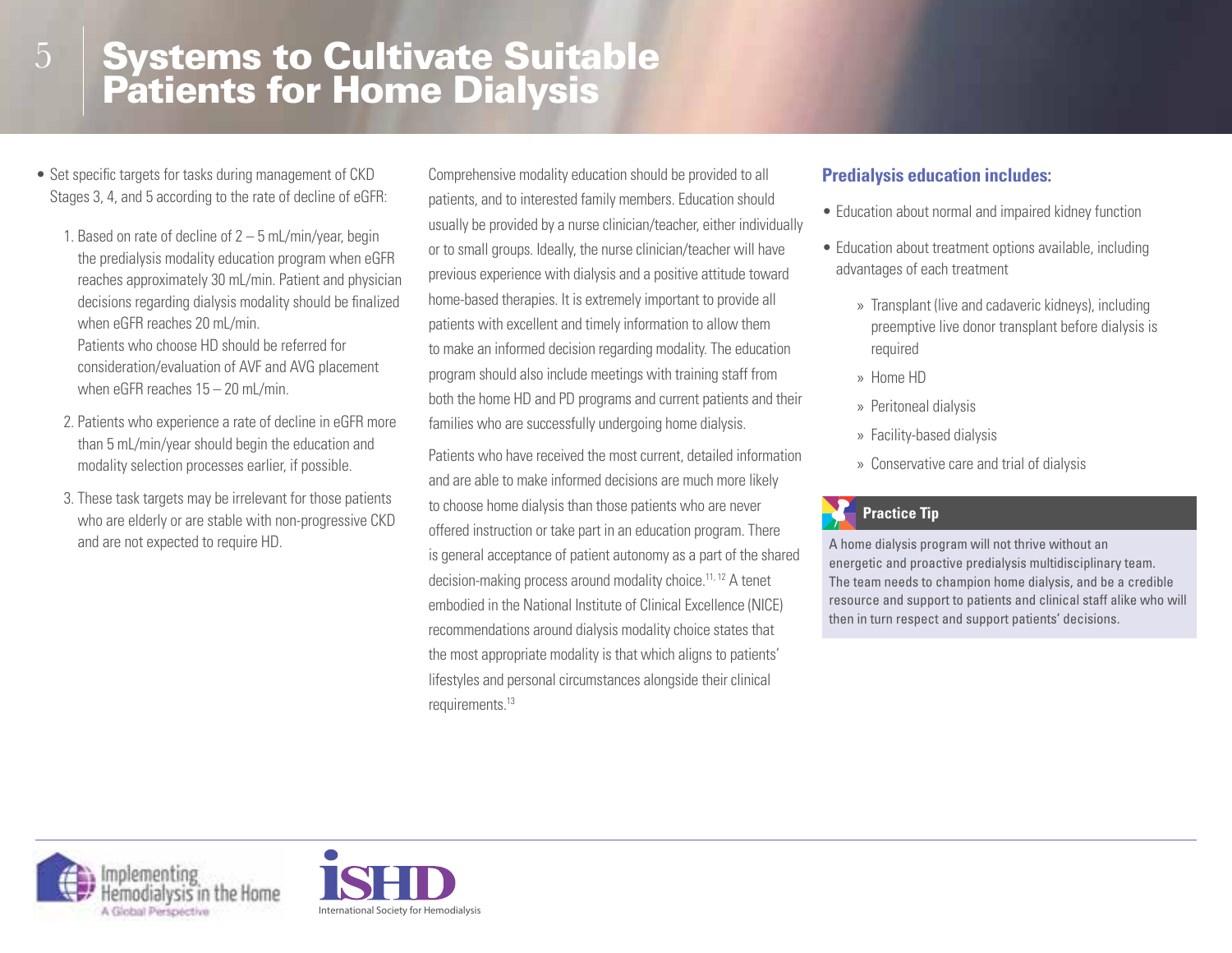#### Overcoming Service-Level Barriers to Home **Dialysis**

6

The major barriers to greater use of home dialysis (both home HD and PD) at a service level relate to inadequate provision of information and education of patients, dialysis unit staff, and nephrologists, as well as to inadequate organizational or structural program support for home dialysis training and care.14 A strong clinician recommendation that actively promotes home dialysis for suitable patients is a key element and requires optimal education about home dialysis in the course of physician training, and exposure to the local home dialysis program when these physicians enter practice.

Successful home dialysis programs should include (1) a medical director who is a champion of home dialysis and has the support of the physicians, social workers, and dietitians on the team, and (2) experienced nurses who are strong proponents of home dialysis and are good teachers. The program should be busy, supporting a home dialysis population of at least 12 to 20 patients and training 10 or more patients per year, thereby maintaining staff experience and cost-effectiveness. Often, the best approach is regionalization of home dialysis training, rather like transplant programs, with referral of suitable patients to the program for training and home support.

- » Baxter Healthcare, Healthcare Professionals Education **Resources**
- » British Renal Society, Educational Resources
- » DaVita
- » The Kidney Foundation of Canada
- » Kidney Health Australia, Health Professionals
- » Life Options, How to Have a Good Future with Kidney Disease. Free downloadable CKD patient education toolkit for professionals
- » National Kidney Foundation

#### **Practice Tip**

For a detailed discussion of the issues related to developing a successful home HD program, please refer to the report by Young et al, "How to Overcome Barriers and Establish a Successful Home HD Program", a paper developed on behalf of the American Society of Nephrology Dialysis Advisory Group.14

#### **Links to Health Professional Resources Links to Patient Education Resources**

- » American Association of Kidney Patients, Understanding the Role of a Renal Social Worker
- » British Renal Society, Educational Resources
- » DaVita, Treatment Options
- » Home Dialysis Central, Patient Education
- » The Kidney Foundation of Canada
- » Kidney Health Australia, For Patients
- » HomeDialysis.org, Am I Ready to Choose?
- » Kidney School Module 2, Treatment Options for Kidney Failure
- » Life Options
- » Life Options, How to Have a Good Future with Kidney Disease videos (set of 6)
- » My Life, My Dialysis Choice
- » National Kidney Foundation, Patient Resources
- » RenalWEB, Patient Education



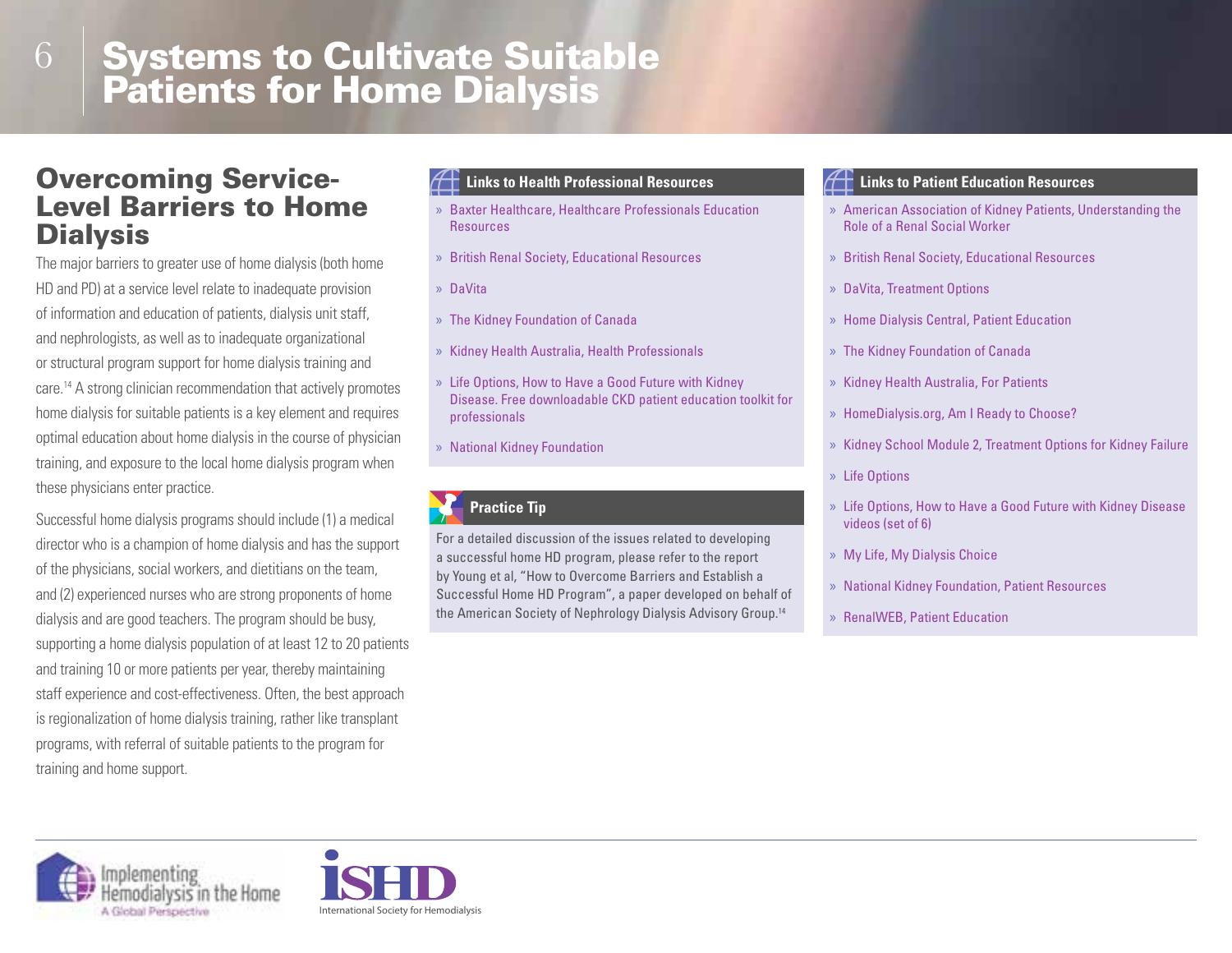#### Additional Approaches to Educate Patients

7

A valuable way to augment the education provided by the multidisciplinary team is to connect potential home dialysis patients and their family members with those who are already achieving success on home dialysis (sometimes called a home "champion"). This can be done on a one-on-one basis (ie, peer-topeer) or in group settings. Peers can provide the additional context and support for ambivalent and frightened potential patients and their families in a way that catalyzes decision making in favor of attempting home dialysis. For more information, see the "Psychosocial Guide for Healthcare Professionals" module with its segment on peer support.

### Suitability for Home **Dialysis**

There is astonishing variability in the prevalence of home dialysis (home HD and PD) both between and within nations, and the larger part of this variability is not explained by patient age and comorbidity.15-17 The literature shows clearly that many more patients are eligible for home dialysis than are currently receiving it in most regions in the world.

Perhaps the most widely recognized tool for assessment of suitability is the MATCH-D tool (**Method to Assess Treatment Choices for Home Dialysis**), which starts at the default position of home dialysis, escalates to solving for any barriers, and then defaults to facility hemodialysis if the barriers prove insurmountable.18 As both a practical and philosophical framework, the MATCH-D tool works to identify and maximize opportunities for patients to be offered and accept home dialysis (Table 1).

#### **Table 1. Key Attributes of the Ideal Home HD Patient Patients** • Motivated and committed toward home HD • Clinically stable • Well educated • Modality chosen to suit lifestyle • Good dexterity and sight • Literate **Home Setting •** Suitable storage and space • Adequate and stable water and electricity supply • Access to phone • Approval of landlord, if appropriate **Family Support** • Family support • Caregiver support, if required • Access to respite care, if appropriate

Adapted from Schatell 2007<sup>18</sup> and NICE Guidelines 2002.<sup>13</sup>

#### **Practice Tip**

The medical director should be a champion of home HD with the support of both nurses and doctors alike. The cultivation of patients, either directly or by proxy, requires interprofessional solidarity, as patients are not likely to follow inconsistent recommendations or mixed messages received from a divided professional front.



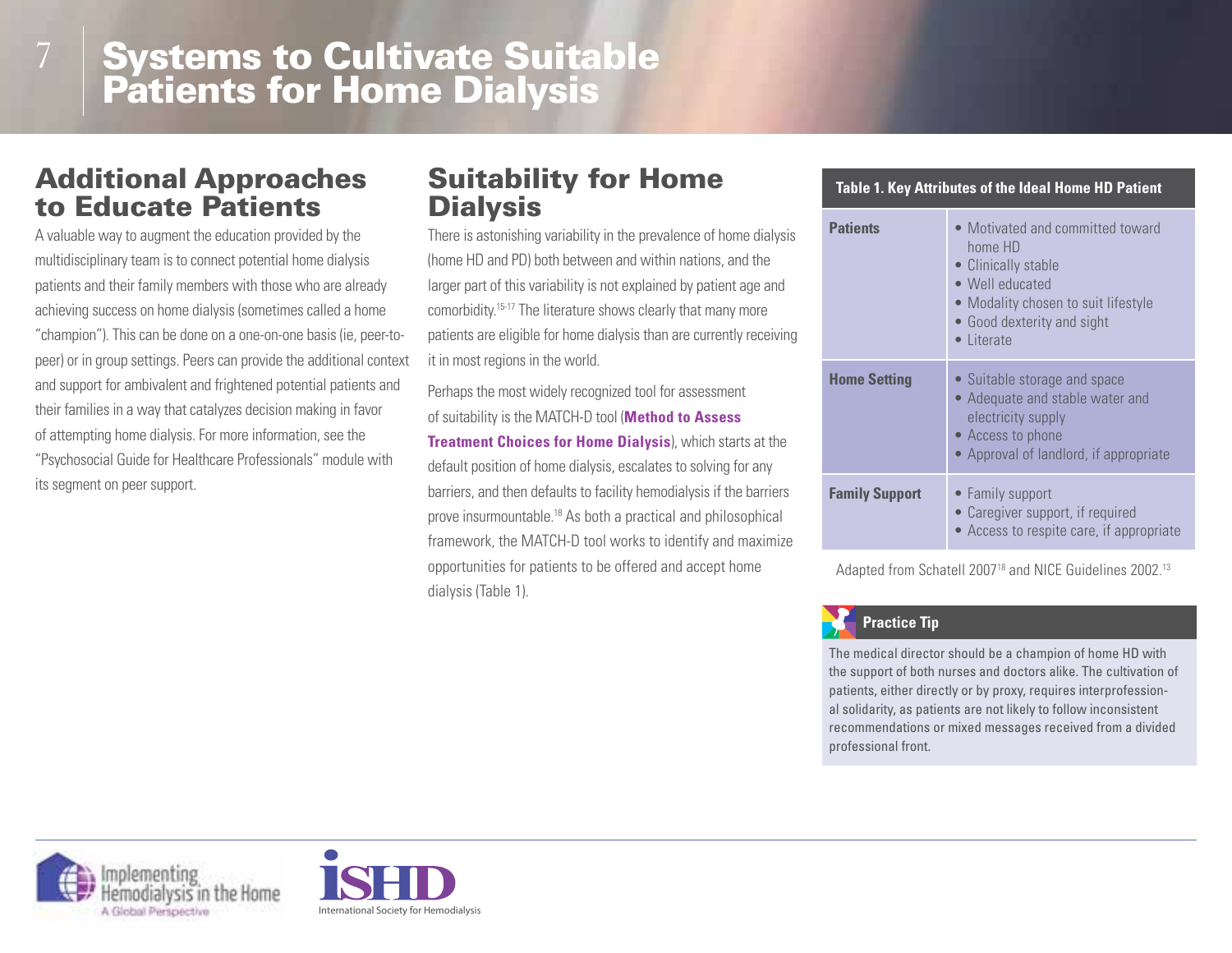#### Seeking Home Hemodialysis Patients from Overlooked Populations

#### **Failed PD patients**

8

Unfortunately, technique failure is a common cause of PD transition to in-center HD. Because these are patients who previously selected and maintained themselves on PD, many would be suitable for a planned transition to home HD. Timing of these discussions is important, because ideally these patients would have an AVF or AVG created before the PD failure occurred; therefore, elective transfer to home HD could happen without the need for placing a CVC.

#### **Failed transplant patients**

Graft loss is another pathway often leading patients to in-center HD. Given that transplanted patients are a highly selected group, younger and more robust than an in-center population, this subgroup would also be potentially suitable candidates for a home dialysis option, either PD or home HD. Once again, timely education and early modality decision making would allow for effective transition to home HD. Shared care models and a multidisciplinary approach, involving both the transplant and home dialysis teams, might improve planning for this transition and avoid late referrals to in-center or to home programs.

#### Overcoming Suboptimal Initiation of Dialysis

#### **Right Start Approach**

Suboptimal initiation of dialysis, which includes initiating dialysis while the patient is hospitalized and/or via a CVC, can result in negative consequences; these negative consequences can occur with either early or late referral.<sup>5</sup> Fresenius and DaVita have published experiences with such a case-managed approach to the critical first few months of in-center hemodialysis.<sup>7, 19, 20</sup> The mechanics of this approach are variable and can be applied by a dedicated nurse, and/or in a segregated area where incident patients are clustered. One variation of case management involves forming a therapeutic relationship with hospital nephrologists, promoting home dialysis, while incident HD patients are still hospitalized, as has been described previously.<sup>12.</sup>

#### **Transition Care**

One approach to optimizing uptake of home dialysis employs the philosophy that if at all possible, patients who are potentially suitable for home dialysis should be informed of and offered those modalities before beginning dialysis, and completely avoid exposure to an in-center HD unit.<sup>12, 21</sup> Patients who are undecided about which modality to choose, or those new and

uneducated patients who start HD under suboptimal conditions may be dialyzed in a community-based facility or in a dedicated room adjacent to a home dialysis training area. Specialized nurses provide emotional support and gently teach patients the benefits of home dialysis in these areas, and actively encourage patients to choose a final modality that consists of either PD or home HD. A detailed discussion of the advantages and disadvantages of home dialysis should be provided. This discussion should include a thorough exploration of patient apprehensions and misapprehensions.  $12, 21$  This support should be available to undecided patients for at least a month before they are considered as in-center HD patients.

Even among patients who do start on in-center HD, it is often possible to promote future consideration of home dialysis. Education to all patients, therefore, must be comprehensive and demonstrate the benefits of home HD. Whenever possible, patients should be encouraged to participate in some level of selfcare. Success in these activities can boost a patient's confidence to progress to independent home dialysis and allow for a fresh and more serious consideration of home dialysis.



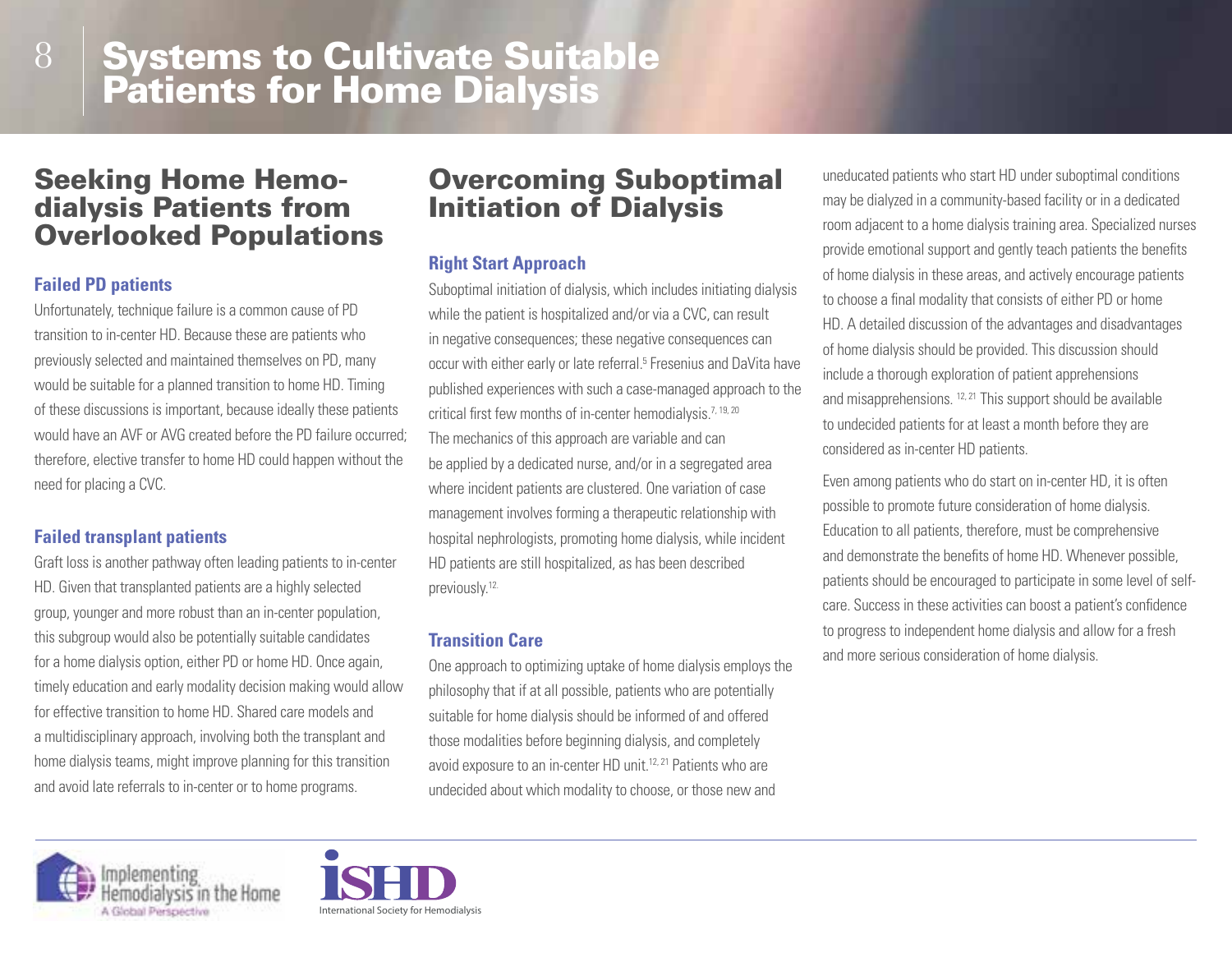# **Systems to Cultivate Suitable<br>Patients for Home Dialysis** Systems to Cultivate Suitable Patients for Home Dialysis

|                                                | Table 2. Key Strategies and Recommendations to Increase Home HD                                                                                                                                                                                                                                                                                                                                                                                                                                                                                                                                                  |
|------------------------------------------------|------------------------------------------------------------------------------------------------------------------------------------------------------------------------------------------------------------------------------------------------------------------------------------------------------------------------------------------------------------------------------------------------------------------------------------------------------------------------------------------------------------------------------------------------------------------------------------------------------------------|
| Strategy                                       | Recommendation                                                                                                                                                                                                                                                                                                                                                                                                                                                                                                                                                                                                   |
| <b>Patient Education</b><br>Individualized     | eGFR<br>at defined<br>an<br>C <sub>1</sub><br>Creation of a predialysis program or referral process<br>Criteria for patient referral to predialysis education<br>Key performance indicator of patient education<br>Established case management approach<br>established predialysis program<br>$\bullet$<br>$\bullet$<br>$\bullet$<br>$\bullet$                                                                                                                                                                                                                                                                   |
| <b>Patient Education</b><br>Tools              | Educational materials clearly delineating and promoting the<br>Written and audio-visual patient education materials<br>"expert home patients"<br>One-on-one individualized education<br>Group education sessions<br>benefits of home dialysis<br>Tour of training centers<br>Peer support groups or<br>$\bullet$                                                                                                                                                                                                                                                                                                 |
| <b>Staff Education</b>                         | Clinicians aware of the benefits of home dialysis and willingness<br>Education to other clinical staff within region of home dialysis<br>Predialysis educator experienced in home dialysis<br>Physicians educated about home dialysis<br>Established predialysis patient pathway<br>to promote home dialysis<br>benefits<br>$\bullet$<br>$\bullet$                                                                                                                                                                                                                                                               |
| <b>Service</b>                                 | Adequate resourcing of predialysis educators and predialysis<br>Accessible patient database for benchmarking and screening<br>Annual audit of predialysis program (inclusion in quality<br>Adequate patient resources and promotional materials<br>Adequate training resources (staff and facility)<br>Established multidisciplinary team reviews<br>Established "home-first" philosophy<br>multidisciplinary team members<br>Available respite resources<br>24-hour on-call service<br>improvement program)<br>$\bullet$<br>$\bullet$                                                                           |
| <b>Promote Patient</b><br>Self-Manage-<br>ment | Individualized patient time lines/checklists for key milestones:<br>Home issues identified and addressed<br>Tour of home training unit, meet staff<br>Provision of patient decision support tools<br>Patient modality decision made<br>Home visit and assessment<br>Patient education received<br>Tentative training date<br>Patient buddy linkage<br>established<br>Modality sign off<br>Referral access<br>Access<br>$\hat{z}$<br>$\hat{z}$<br>$\hat{\mathbb{R}}$<br>$\hat{\mathcal{R}}$<br>$\hat{z}$<br>$\hat{z}$<br>$\hat{\mathbb{R}}$<br>$\hat{\mathbb{R}}$<br>$\hat{\mathbb{1}}$<br>$\bullet$<br>$\bullet$ |



eGFR = estimated glomerular filtration rate eGFR = estimated glomerular filtration rate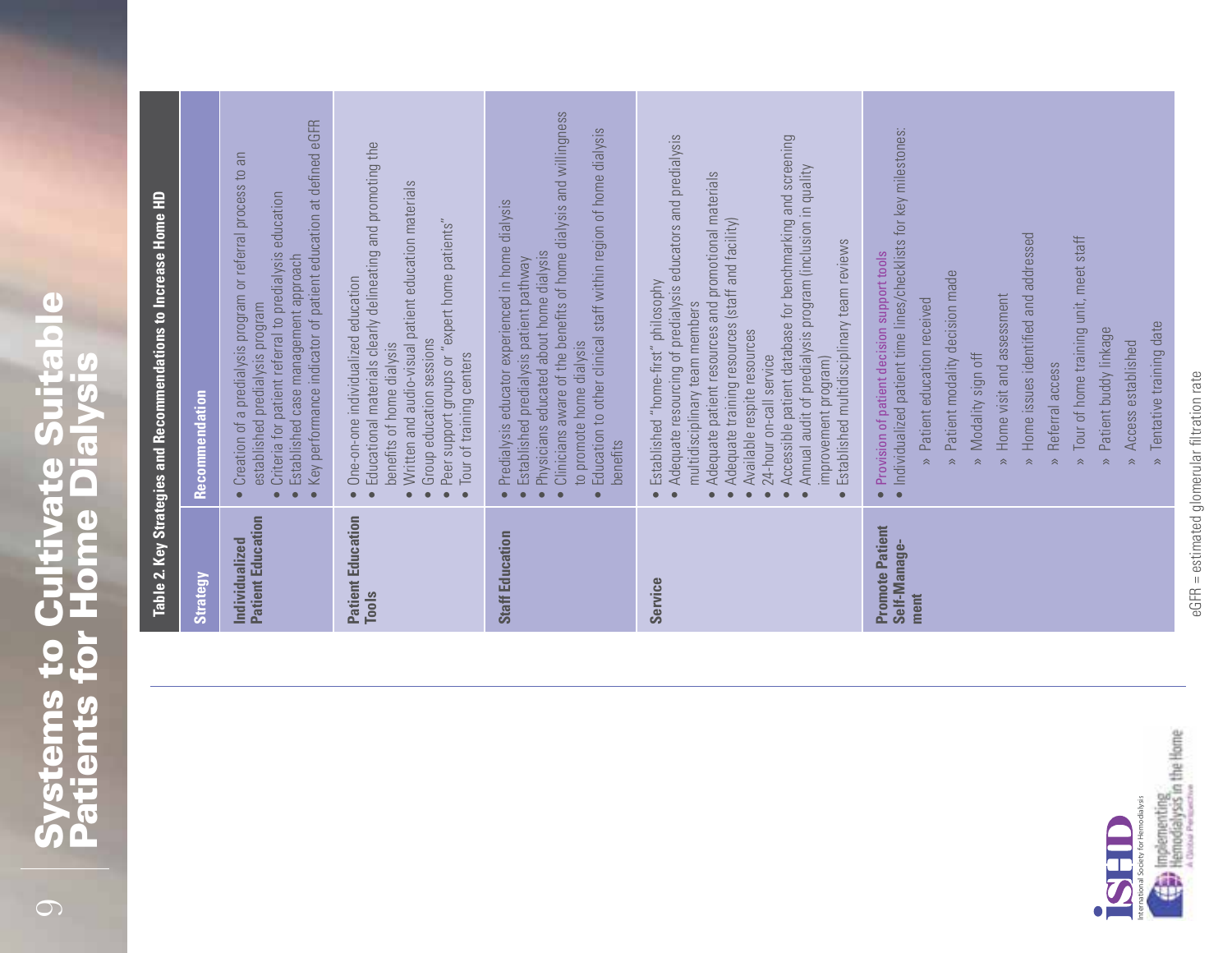#### Approaches to Remote Patient Populations

Patients living in remote areas should have equal access to renal services, including dialysis. Home dialysis is particularly suited to this patient group. Patients trained in home dialysis are able to return to their homes and continue in their normal activities with the least interruption to their lives and their families. There are many novel approaches to enable home dialysis. One example includes shared dialysis community facilities to accommodate those patients without a home deemed suitable for home HD. Patients who can perform unsupervised home HD can complete their HD within these shared settings. Approximately 7 of these community facilities now exist across Australia and New Zealand.22-25 More information about the Australian facilities can be found **here.**

#### Selecting the First Patients for a New Home HD Program

To set up a new home HD program, it is important to initially select those patients who will most likely achieve success to train and then return home (Table 2). Below is a list of ideal characteristics your first patients should have.

- No comorbidities and no serious complications of kidney failure
- Life expectancy > 2 years
- Motivated and committed to go home
- Have a home suitable to accommodate home HD
- Literate with good self-management skills
- Physically fit and able to dialyze independently
- Established and reliable vascular access

# Conclusion

A successful home dialysis program requires the commitment of the entire multidisciplinary team. The key to a successful home dialysis program is the identification and cultivation of patients who are suitable candidates to perform home dialysis. This process must start as early as possible using established guidelines and a multidisciplinary team approach to active promotion of home dialysis for suitable patients.



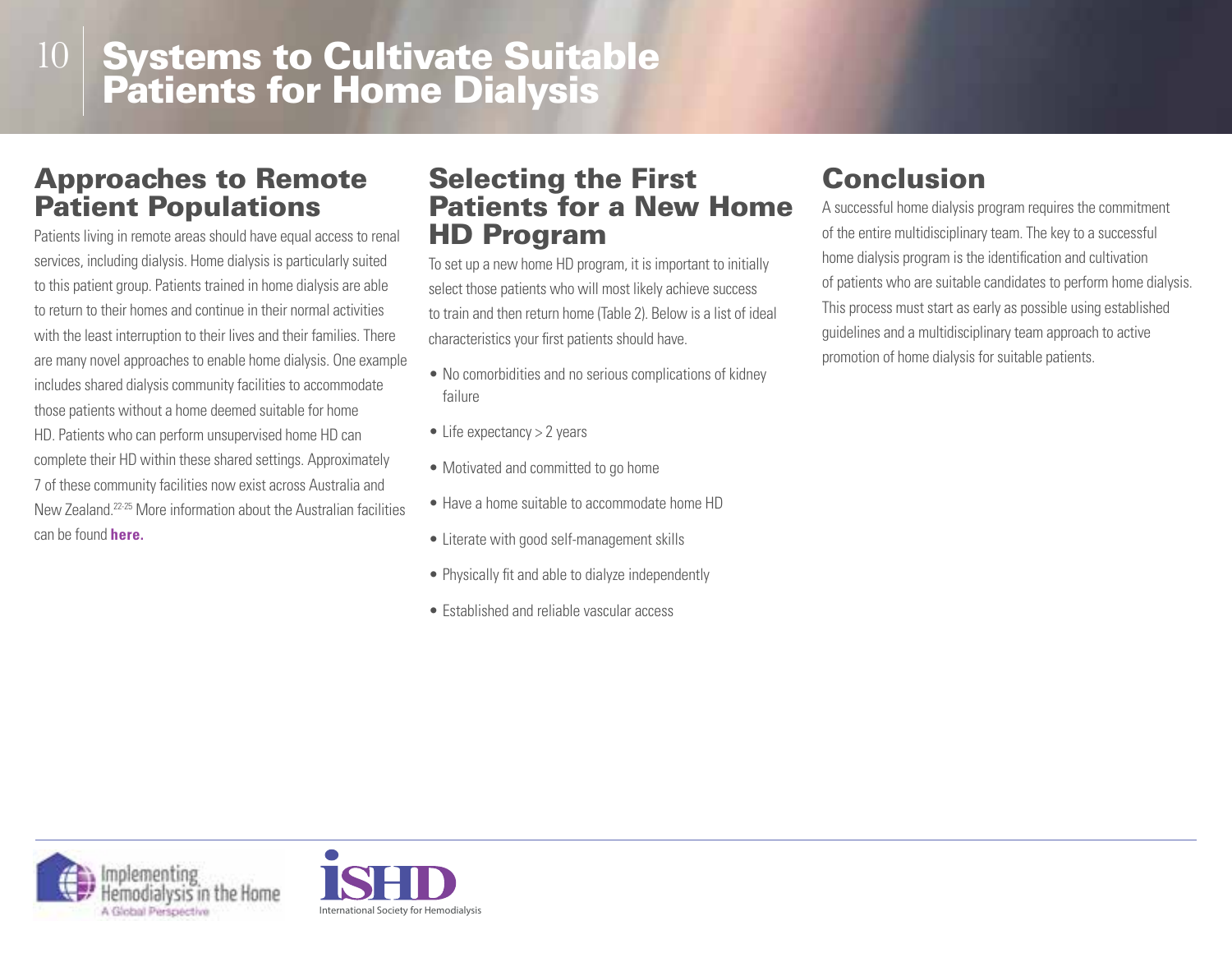# References

- **1.** Kidney Disease: Improving Global Outcomes (KDIGO) CKD Work Group. KDIGO 2012 Clinical Practice Guideline for the Evaluation and Management of Chronic Kidney Disease. Kidney Int Suppl. 2013;3:1-150
- **2.** Goovaerts T, Jadoul M, Goffin E. Influence of a predialysis education programme (PDEP) on the mode of renal replacement therapy. Nephrol Dial Transplant. 2005;20:1842-1847.
- **3.** Goovaerts T, Jadoul M, Goffin E. Influence of a predialysis education program on the choice of renal replacement therapy. Am J Kidney Dis. 2012;60:499-500.
- **4.** Key SM. Optimizing dialysis modality choices around the world: a review of literature concerning the role of enhanced early pre-ESRD education in choice of renal replacement therapy modality. Nephrol Nurs J. 2008;35:387-395.
- **5.** Mendelssohn DC, Curtis B, Yeates K, et al. Suboptimal initiation of dialysis with and without early referral to a nephrologist. Nephrol Dial Transplant. 2011;26:2959- 2965.
- **6.** Levin A, Lewis M, Mortiboy P, et al. Multidisciplinary predialysis programs: quantification and limitations of their impact on patient outcomes in two Canadian settings. Am J Kidney Dis. 1997;29:533-540.
- **7.** Wilson SM, Robertson JA, Chen G, et al. The IMPACT (Incident Management of Patients, Actions Centered on Treatment) program: a quality improvement approach for caring for patients initiating long-term hemodialysis. Am J Kidney Dis. 2012;60:435-443.
- **8.** Thomas MC, Caring for Australians with Renal Impairment (CARI). The CARI guidelines. Prevention of progression of kidney disease: pre-dialysis education for patients with chronic kidney disease. Nephrology (Carlton). 2007;12 (Suppl 1):S46-48.
- **9.** Mendelssohn DC, Toffelmire EB, Levin A. Attitudes of Canadian nephrologists toward multidisciplinary teambased CKD clinic care. Am J Kidney Dis. 2006;47:277- 284.
- **10.** Canadian Society of Nephrology. Report of the Canadian society of nephrology vascular access working group. Semin Dial. 2012;25:22-25.
- **11.** Lewis AL, Stabler KA, Welch JL. Perceived informational needs, problems, or concerns among patients with stage 4 chronic kidney disease. Nephrol Nurs J. 2010;37:143-149.
- **12.** Porter E, Watson D, Bargman JM. Education for patients with progressive CKD and acute-start dialysis. Adv Chronic Kidney Dis. 2013;20:302-310.
- **13.** National Institute for Clinical Excellence. Guideline TA48. Guidance on home compared with hospital haemodialysis for patients with end-stage renal failure. 2002.
- **14.** Young BA, Chan C, Blagg C, et al. How to overcome barriers and establish a successful home HD program. Clin J Am Soc Nephrol. 2012;7:2023-2032.
- **15.** Khawar O, Kalantar-Zadeh K, Lo WK, et al. Is the declining use of long-term peritoneal dialysis justified by outcome data? Clin J Am Soc Nephrol. 2007;2:1317- 1328.
- **16.** Mehrotra R, Kermah D, Fried L, et al. Chronic peritoneal dialysis in the United States: declining utilization despite improving outcomes. J Am Soc Nephrol. 2007;18:2781-2788.
- **17.** Marshall MR, Walker RC, Polkinghome KR, et al. Survival on home dialysis in New Zealand. PLoS One 2014;9 (5):e96847.
- **18.** Schatell D. MATCH-D: a roadmap to home dialysis therapy. Nephrol News Issues. 2007;21:41-44.